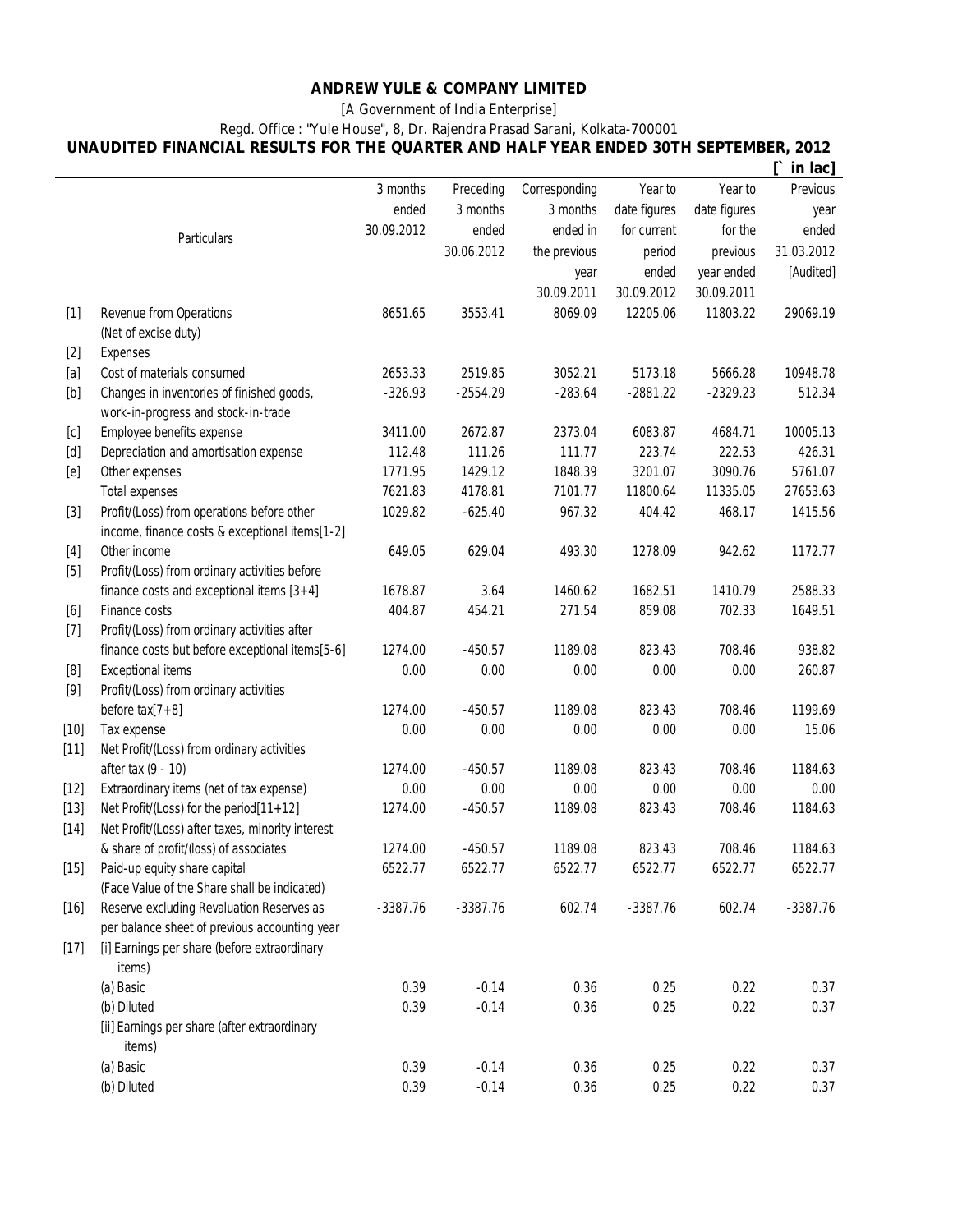|              |                                                                                      |                        | [2]                    |                           |                             |                          |                        |
|--------------|--------------------------------------------------------------------------------------|------------------------|------------------------|---------------------------|-----------------------------|--------------------------|------------------------|
|              |                                                                                      | 3 months               | Preceding              | Corresponding             | Year to                     | Year to                  | Previous               |
|              |                                                                                      | ended                  | 3 months               | 3 months                  | date figures                | date figures             | year                   |
|              | Particulars                                                                          | 30.09.2012             | ended                  | ended in                  | for current                 | for the                  | ended                  |
|              |                                                                                      |                        | 30.06.2012             | the previous              | period                      | previous                 | 31.03.2012             |
|              |                                                                                      |                        |                        | year<br>30.09.2011        | ended<br>30.09.2012         | year ended<br>30.09.2011 | [Audited]              |
| [A]          | PARTICULARS OF SHAREHOLDING                                                          |                        |                        |                           |                             |                          |                        |
| $[1]$        | Public shareholding                                                                  |                        |                        |                           |                             |                          |                        |
|              | - Number of shares                                                                   | 21848772               | 21848772               | 21848772                  | 21848772                    | 21848772                 | 21848772               |
|              | - Percentage of shareholding                                                         | 6.70%                  | 6.70%                  | 6.70%                     | 6.70%                       | 6.70%                    | 6.70%                  |
| $[2]$        | Promoters & Promoter Group Shareholding                                              |                        |                        |                           |                             |                          |                        |
| [a]          | Pledged / Encumbered                                                                 |                        |                        |                           |                             |                          |                        |
|              | - Number of shares                                                                   | 0<br>0                 | 0<br>0                 | 0<br>0                    | 0<br>0                      | 0<br>0                   | 0<br>0                 |
|              | - Percentage of shares (as a % of the total<br>shareholding of promoter and promoter |                        |                        |                           |                             |                          |                        |
|              | group)                                                                               |                        |                        |                           |                             |                          |                        |
|              | - Percentage of shares (as a % of the total                                          |                        |                        |                           |                             |                          |                        |
|              | share capital of the company)                                                        |                        |                        |                           |                             |                          |                        |
| [b]          | Non - encumbered                                                                     |                        |                        |                           |                             |                          |                        |
|              | - Number of shares                                                                   | 304289706              | 304289706              | 304289706                 | 304289706                   | 304289706                | 304289706              |
|              | - Percentage of shares (as a % of the total                                          | 100.00%                | 100.00%                | 100.00%                   | 100.00%                     | 100.00%                  | 100.00%                |
|              | shareholding of the Promoter and                                                     |                        |                        |                           |                             |                          |                        |
|              | Promoter group)<br>- Percentage of shares (as a % of the total                       | 93.30%                 | 93.30%                 | 93.30%                    | 93.30%                      | 93.30%                   | 93.30%                 |
|              | share capital of the company)                                                        |                        |                        |                           |                             |                          |                        |
| [B]          | <b>INVESTOR COMPLAINTS</b>                                                           |                        |                        |                           |                             |                          |                        |
|              | Pending at the beginning of the quarter                                              |                        |                        |                           |                             |                          |                        |
|              | Received during the quarter                                                          | <b>NIL</b>             | <b>NIL</b>             | <b>NIL</b>                | <b>NIL</b>                  | <b>NIL</b>               | <b>NIL</b>             |
|              | Disposed of during the quarter                                                       |                        |                        |                           |                             |                          |                        |
|              | Remaining unresolved at the end of the qrt.                                          |                        |                        |                           |                             |                          |                        |
|              |                                                                                      |                        |                        |                           |                             |                          |                        |
|              |                                                                                      |                        |                        |                           |                             |                          |                        |
|              |                                                                                      | 3 months<br>ended      | Preceding<br>3 months  | Corresponding<br>3 months | Year to                     | Year to                  | Previous<br>year       |
|              |                                                                                      | 30.09.2012             | ended                  | ended in                  | date figures<br>for current | date figures<br>for the  | ended                  |
|              | Particulars                                                                          |                        | 30.06.2012             | the previous              | period                      | previous                 | 31.03.2012             |
|              |                                                                                      |                        |                        | year                      | ended                       | year ended               | [Audited]              |
|              |                                                                                      |                        |                        | 30.09.2011                | 30.09.2012                  | 30.09.2011               |                        |
| $[1]$        | Segment Revenue [net sales/income from                                               |                        |                        |                           |                             |                          |                        |
|              | each segment]                                                                        |                        |                        |                           |                             |                          |                        |
| $[a]$        | Tea                                                                                  | 6158.42                | 2602.81                | 5072.74                   | 8761.23                     | 7623.97                  | 15156.45               |
|              | Electrical                                                                           | 1745.59<br>747.64      | 548.96<br>401.71       | 2299.27<br>697.08         | 2294.55<br>1149.35          | 3381.80<br>797.45        | 10669.21<br>3279.97    |
| [c]<br>[d]   | Engineering<br>Total                                                                 | 8651.65                | 3553.48                | 8069.09                   | 12205.13                    | 11803.22                 | 29105.63               |
|              | Less: Inter-Segment Revenue                                                          | 0.00                   | 0.07                   | 0.00                      | 0.07                        | 0.00                     | 36.47                  |
|              | Net Sales/Income from Operations                                                     | 8651.65                | 3553.41                | 8069.09                   | 12205.06                    | 11803.22                 | 29069.16               |
| $[2]$        | Segment Results [Profit(+)/Loss(-) before                                            |                        |                        |                           |                             |                          |                        |
|              | Tax and Interest from each Segment]                                                  |                        |                        |                           |                             |                          |                        |
| $[a]$        | Tea                                                                                  | 1725.10                | 327.52                 | 1304.09                   | 2052.62                     | 1616.74                  | 1608.70                |
|              | Electrical                                                                           | $-447.74$              | $-352.36$              | 19.63                     | $-800.10$                   | $-375.04$                | $-303.68$<br>259.51    |
| [c]<br>[d]   | Engineering<br>Total                                                                 | 177.74<br>1455.10      | $-72.19$<br>$-97.03$   | 133.32<br>1457.04         | 105.55<br>1358.07           | 38.60<br>1280.30         | 1564.53                |
|              | Less:                                                                                |                        |                        |                           |                             |                          |                        |
|              | [i] Interest                                                                         | 404.87                 | 454.21                 | 271.54                    | 859.08                      | 702.33                   | 1591.14                |
|              | [ii] Other Unallocable Expenditure net of                                            | $-223.77$              | $-100.67$              | $-3.58$                   | $-324.44$                   | $-130.49$                | $-1226.30$             |
|              | Unallocable Income                                                                   |                        |                        |                           |                             |                          |                        |
|              | <b>Total Profit before Tax</b>                                                       | 1274.00                | $-450.57$              | 1189.08                   | 823.43                      | 708.46                   | 1199.69                |
| $[3]$        | <b>Capital Employed</b>                                                              |                        |                        |                           |                             |                          |                        |
| $[a]$<br>[b] | Tea<br>Electrical                                                                    | 14738.10<br>$-4182.92$ | 12118.34<br>$-3894.34$ | 17558.98<br>3805.10       | 14738.10<br>$-4182.92$      | 17558.98<br>3805.10      | 11916.49<br>$-3353.13$ |
| [c]          | Engineering                                                                          | $-751.06$              | $-988.15$              | 1069.87                   | $-751.06$                   | 1069.87                  | $-867.52$              |
| [d]<br>[e]   | Others<br>Total                                                                      | 3750.70<br>13554.82    | 5931.07<br>13166.92    | 4350.42<br>26784.37       | 3750.70<br>13554.82         | 4350.42<br>26784.37      | 5921.65<br>13617.49    |